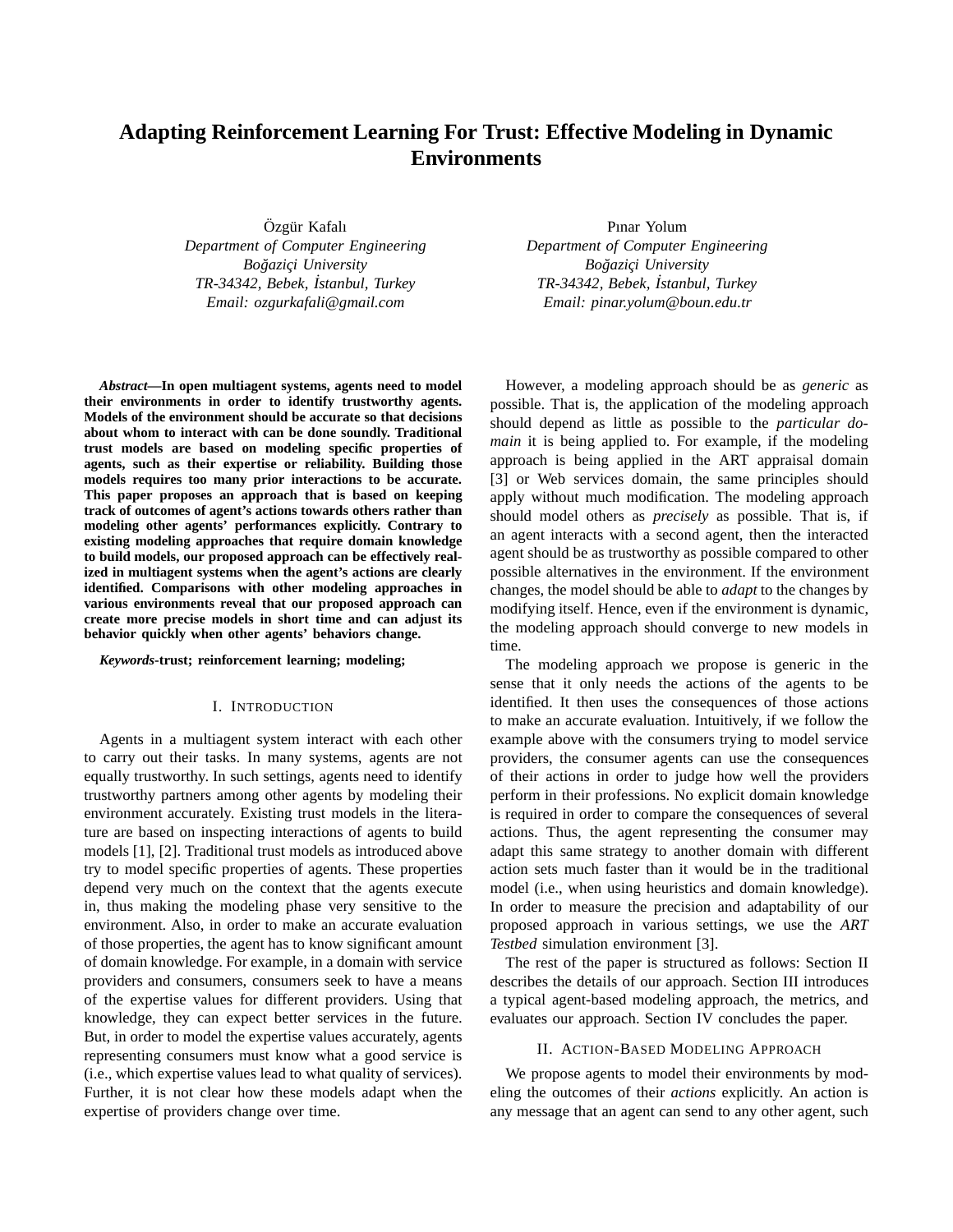as requesting the opinion of a particular agent. Contrary to traditional approaches, we do not require agents to model others individually. We assume that the agent that models its environment has a list of actions that it can perform and it is aware of this list. This is a reasonable assumption and holds in many realistic settings, including ART. When an agent performs an action, it receives feedback from the environment that is helpful in judging the usefulness of the action that is performed. After an agent performs an action, it evaluates the quality of its action using this feedback. Accordingly, it tries to select the best possible action based on the consequences of its previous actions. To decide which action is better for it, it uses reinforcement learning. Typically, agents utilizing reinforcement learning model their environments through trial and error interactions [4]. The agent has an opportunity to select from a variety of actions which will either lead to rewards or punishments as consequences. The agent's primary goal is to maximize its total reinforcement value.

*Blizzard* is our concrete agent implementation that adopts action-based modeling. Blizzard participated in the second ART competition in 2007, and it ranked third. Here, we use that agent as the basis for our action-based modeling approach [5]. Blizzard uses an extension of reinforcement learning, called Q-learning, to model its actions [6]. The variation of the Q-learning embedded in the agent's architecture enables Blizzard to generate a reinforcement value for each action it performs. In order to act in an environment, Blizzard needs only to be aware of its set of actions that are available in that environment. Unlike traditional trust models, it does not require further heuristics on the operational properties of the environment since it will not aim on predicting how other agents are performing. The main type of action that Blizzard records for the ART domain is the *Opinion Request* action which we explain next.

**Opinion Request Actions:** An *Opinion Request* action in ART corresponds to asking the opinion of an agent about a painting in a given era. There are two properties associated with each *Opinion Request* action; the *agent* to ask for the opinion and the *era* associated with the painting. We assume that this action formulation is inherited by the agent once it is put into the ART domain to operate. The outcome of taking an opinion from an agent in a given era is determined only by these properties whenever it is performed. Thus, the learning is stateless in the ART domain.

After performing an opinion request action, if a reward is received, it shows that the agent can request opinion from the same agent in the same era in the future. Similarly, a punishment advises the agent not to take the same action again. For the ART context, Blizzard also records other actions such as *Reputation Requests*, *Opinion Responses*, and *Reputation Responses*. However, we do not deal with the details of those actions here, since an *Opinion Request* action is the main type of action required for modeling the environment of the agent.

**Generation of Reinforcement Values:** Since the goal of the ART game is to end up with maximum bank balance, purchasing good opinions must be rewarded even though it incurs certain costs. However, purchasing bad opinions should be punished as they lead to incorrect painting evaluations. Thus, the agent learns how to collect good opinions throughout the simulation via reinforcements. In order to see the outcome of an opinion request, the agent waits for the current timestep to be finished. Then, it has a chance to evaluate its actions since some useful information is revealed by the simulator. For each opinion requested, the agent first calculates the associated error, and then generates the reinforcement value as follows:

$$
r = \left\{ \begin{array}{cc} maxR * (t - opErr) & , opErr \le t \\ maxP * (opError - t) & , otherwise \end{array} \right.
$$

where  $r$  is the reinforcement,  $t$  is the threshold for separating rewards and punishments, *opErr* is the error associated with the opinion, and  $maxR$  and  $maxP$  are the maximum reward and punishment, 10 and  $-10$ , respectively.

**Query Protocol:** The query protocol of Blizzard determines which agents to request opinions from. At each timestep, Blizzard tries to find agents which it expects to get good opinions from. For each appraisal, Blizzard fetches the actions associated with the same era as the assigned painting. In the first few timesteps of the simulation, it is most possible that this retrieval will result in no actions to be fetched. When this is the case, Blizzard explores the environment by simply asking all agents for their opinions. Otherwise, it sorts the fetched actions so that actions with the highest rewards are ranked first. Finally, the agents associated with the top actions are selected as the candidates for opinion transactions.

## III. EXPERIMENTS

In this section, we compare our approach to an agentbased modeling approach, and we use the agent *Frost* [7] as the basis for this purpose. Frost ranked third in the first ART competition in 2006, and thus is a good benchmark for our comparisons. Similar to most other traditional approaches, Frost models agents it interacts with and uses these models to choose whom to interact with in the future. In order to model its environment, Frost keeps an estimation of every other agent's expertise values for each era in the game. The modeled expertise value represents how well the agent generates opinions about paintings. We use the following two metrics to evaluate our approach.

**Precision:** Precision measures how well an agent finds the useful opinion providers in the game [5].

**Total Bank Balance:** Bank balance evaluates the overall success of the agent [3]. It shows the total of the agent's all income minus its expenses.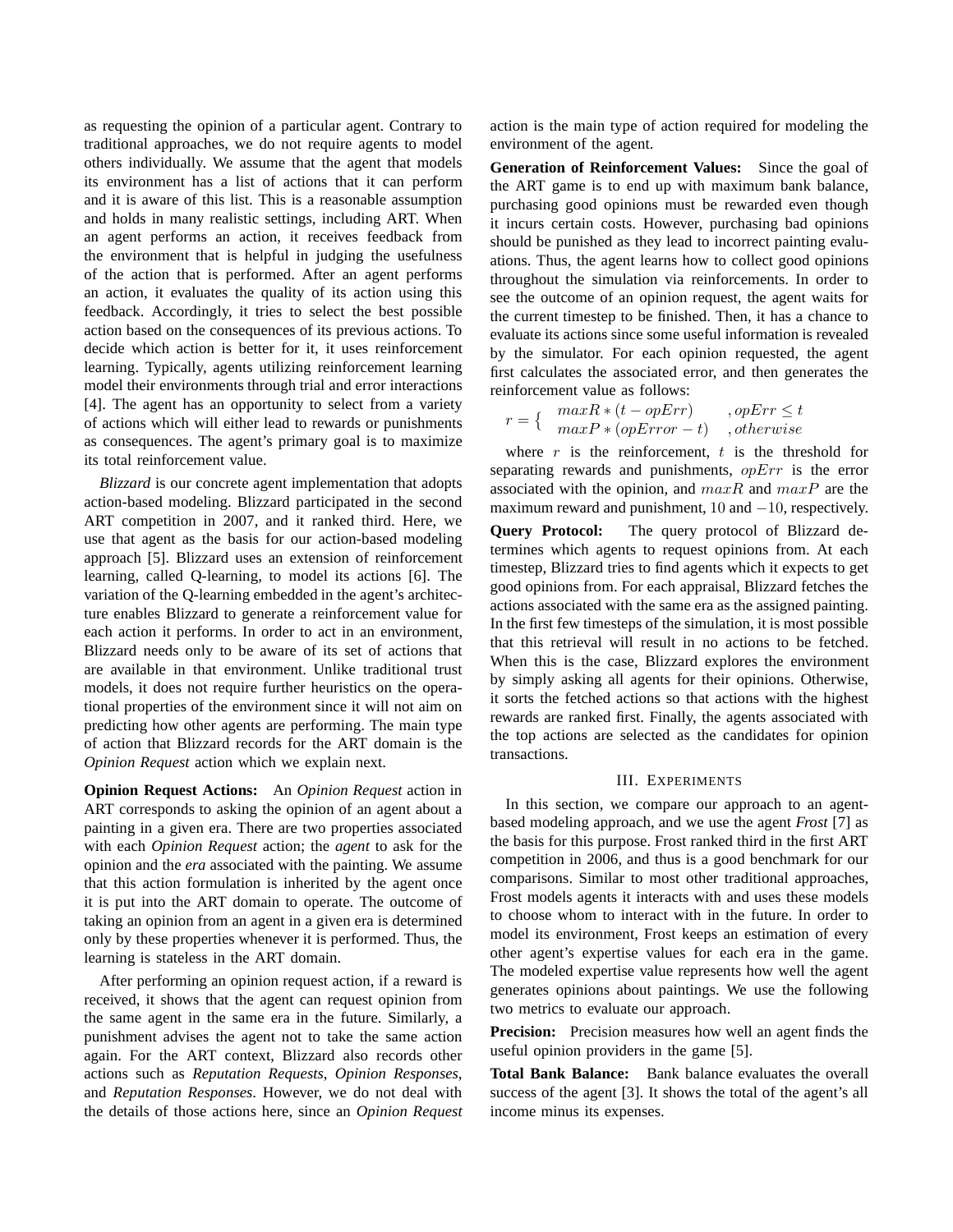# *A. Agents in the Static Expertise Environment*

For the first set of experiments, we compare the agents Blizzard and Frost in settings where the expertise of the agents do not change throughout the simulation. Figure 1 plots the *precision* metric, comparing Blizzard with Frost in both honest and cheating environments. We do not provide the *bank balance* plots, but rather show numerical results (averages of two different settings) for two reasons; first due to space considerations, and second the bank balance of Blizzard is significantly higher than that of Frost in all simulations. The results are plotted as the averages of three simulations. The agent population in the environment consists of 3 agents from both Frost and Blizzard, 16 honest agents, 4 cheating agents, and 4 dummy agents that are used in the 2007 ART competition. For the cheating environment, we again use 3 agents from both Frost and Blizzard, but this time there are 4 honest agents, 16 cheating agents, and 4 dummy agents. The behavior of the dummy agents is rather unpredictable unlike the honest or cheating agents which act consistently throughout the simulation. Because we need to measure the performances of Frost and Blizzard due to their modeling differences, we keep other properties of the agents exactly the same (i.e., no reputation information is used, same weights are used in generating the final opinions, they respond to all other agents honestly).



Figure 1. Agents in the Static Expertise Environment

**Precision:** Blizzard's precision in both the honest and

cheating settings increases steeply and reaches the maximum value in the first few timesteps. This is very much related to the aggressive exploration strategy that Blizzard uses. Although it collects good opinions from other agents, it keeps on searching for better ones. Frost, on the other hand, has a significantly lower precision value in the first half of the simulation for the honest setting. Since Frost gathers enough data about its environment after the first half has passed, it progressively improves its precision and almost reaches Blizzard's precision value. For the cheating setting, Frost's precision improves faster, because it cannot find the good opinions at the beginning and explores its environment for better ones quickly.

**Total Bank Balance:** When we average the bank balances at the end of simulations for both settings, Frost ends up with 483743 and Blizzard ends up with 880043.

Note that the setting of the experiments also aim to compare the exploration strategies of the two agents. We have seen that in the trivial setting (where there are more honest experts for an agent to get opinions from), consistent exploration helps the agent gather more accurate opinions from the environment.

## *B. Self-Aware Agents in the Dynamic Expertise Environment*

For the second set of experiments, we keep the agent populations same as in the first set of experiments. However, half of the honest agents in both honest and cheating settings now have dynamic expertise in the sense that their expertise values change after the first half of the simulation. If the agent's expertise is high prior to change, it decreases quickly. Similarly, if it's previously low, it increases quickly. Here, we improve the agents with a sense of self-awareness. That is, they respond to the drops sensed in their precision values (i.e., when their precision values drop for an amount greater than 10.0 from the maximum value ever reached, they initiate different actions). Frost increases the effect of its update operations from the point it senses the precision drop. So, it can increase the contribution of the newer findings while decreasing that of the older ones. Blizzard, on the other hand, discards half of its older actions from its action history in order to remove the effect that they have on selecting future actions. This is a previously experimented strategy in literature [4]. Blizzard also initiates a full exploration process on the environment. Figure 2 plots the two metrics, comparing Blizzard with Frost in both honest and cheating environments.

Precision: Interestingly in the honest setting, Frost's precision is not affected by the expertise changes at all. Since only half of the honest agents have their expertise values changed, it is possible that Frost has not explored enough to be aware of those agents. Therefore, it is not affected by the changes in their expertise values. Blizzard, on the other hand, is affected by the changes in the environment but